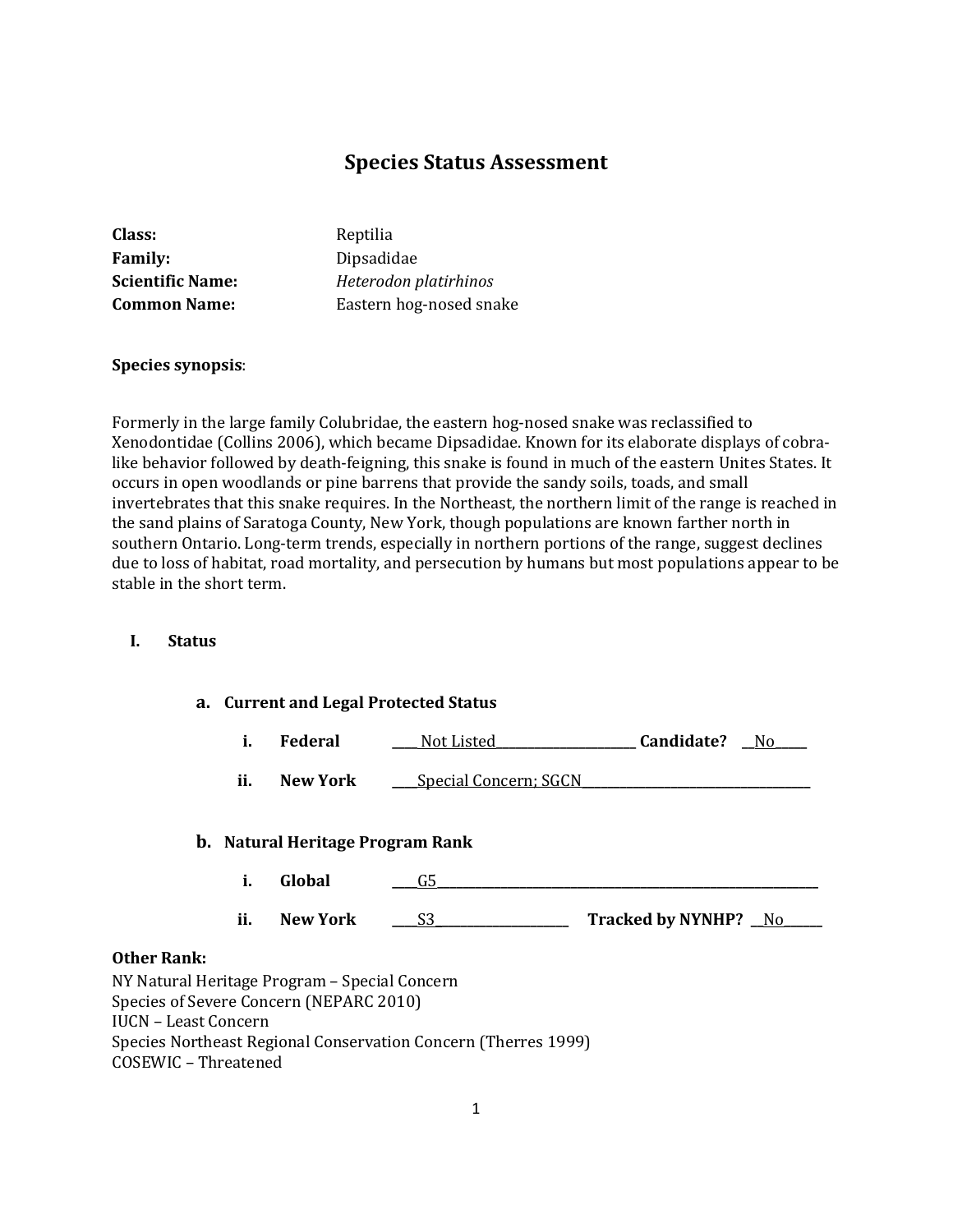#### **Status Discussion:**

In New York, most populations are found on Long Island and southern New York, as well as in the sand plains of Albany and Saratoga counties (Gibbs et al. 2007); populations also occur in the Hudson Highlands in exposed granite outcroppings. Michener and Lazell (1989) suggest that the distribution of hog-nosed snakes in eastern New England is likely limited by the availability of sandy soils, abundant toads as prey for adults, and small prey items for young. Hog-nosed snakes are listed as endangered in New Hampshire, threatened in Ontario, and special concern in Connecticut but in other northeastern states where it occurs (it is absent in VT and QC), populations have not been regarded as threatened enough to justify listing. NEPARC (2010) lists eastern hognosed snake as a Species of Severe Concern because more than 75% of northeastern states list it as SGCN.

## **II. Abundance and Distribution Trends**

## **a. North America**

| i. Abundance      |                                                              |  |
|-------------------|--------------------------------------------------------------|--|
|                   |                                                              |  |
| ii. Distribution: |                                                              |  |
|                   |                                                              |  |
|                   |                                                              |  |
| b. Regional       |                                                              |  |
| i. Abundance      |                                                              |  |
|                   | ___declining ___increasing _____stable __ <u>X__</u> unknown |  |
| ii. Distribution: |                                                              |  |
|                   | ___ declining ____increasing ______stable ___ X___ unknown   |  |
|                   |                                                              |  |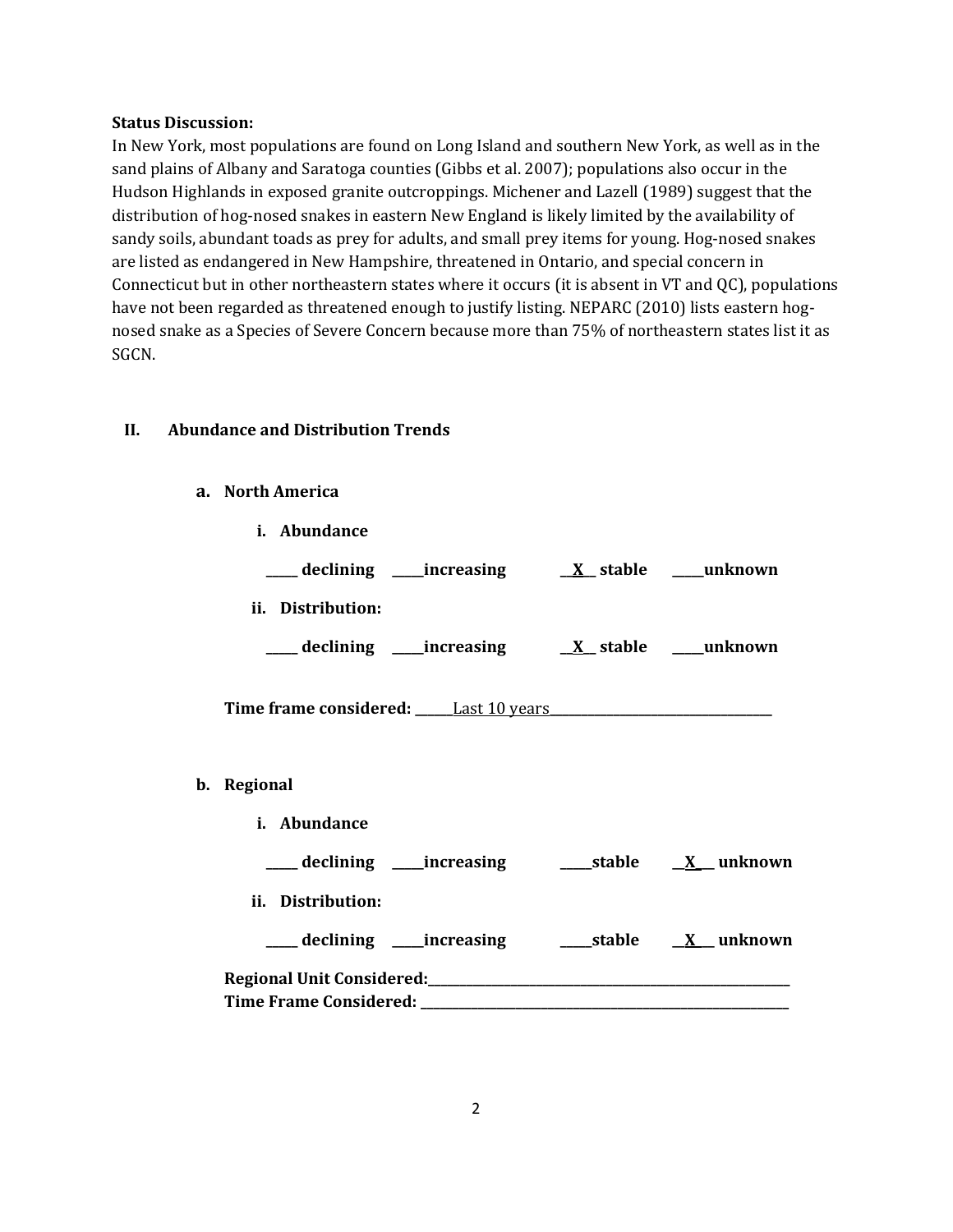**c. Adjacent States and Provinces**

| <b>CONNECTICUT</b>                                                               | Not Present ______                                                                                                                      | <b>No data</b> ______ |
|----------------------------------------------------------------------------------|-----------------------------------------------------------------------------------------------------------------------------------------|-----------------------|
| i. Abundance<br>ii. Distribution:                                                | $\underline{X}$ declining ___ increasing ___ stable ___ unknown                                                                         |                       |
|                                                                                  | $\underline{X}$ declining ___ increasing ___ stable ___ unknown                                                                         |                       |
|                                                                                  |                                                                                                                                         |                       |
|                                                                                  |                                                                                                                                         |                       |
| i. Abundance<br>ii. Distribution:                                                | ___ declining ___ increasing ___ stable __ X_ unknown                                                                                   |                       |
|                                                                                  | ___ declining ___ increasing ___ stable __ X_unknown                                                                                    |                       |
| Time frame considered: __SWAP states that status is unclear ____________________ |                                                                                                                                         |                       |
| NEW JERSEY Not Present _______ No data ______                                    |                                                                                                                                         |                       |
| i. Abundance<br>ii. Distribution:                                                | $\frac{1}{\sqrt{1-x^2}}$ declining $\frac{1}{\sqrt{1-x^2}}$ increasing $\frac{1}{\sqrt{1-x^2}}$ stable $\frac{1}{\sqrt{1-x^2}}$ unknown |                       |
|                                                                                  |                                                                                                                                         |                       |
| Listing Status: Not Listed                                                       |                                                                                                                                         | SGCN? No              |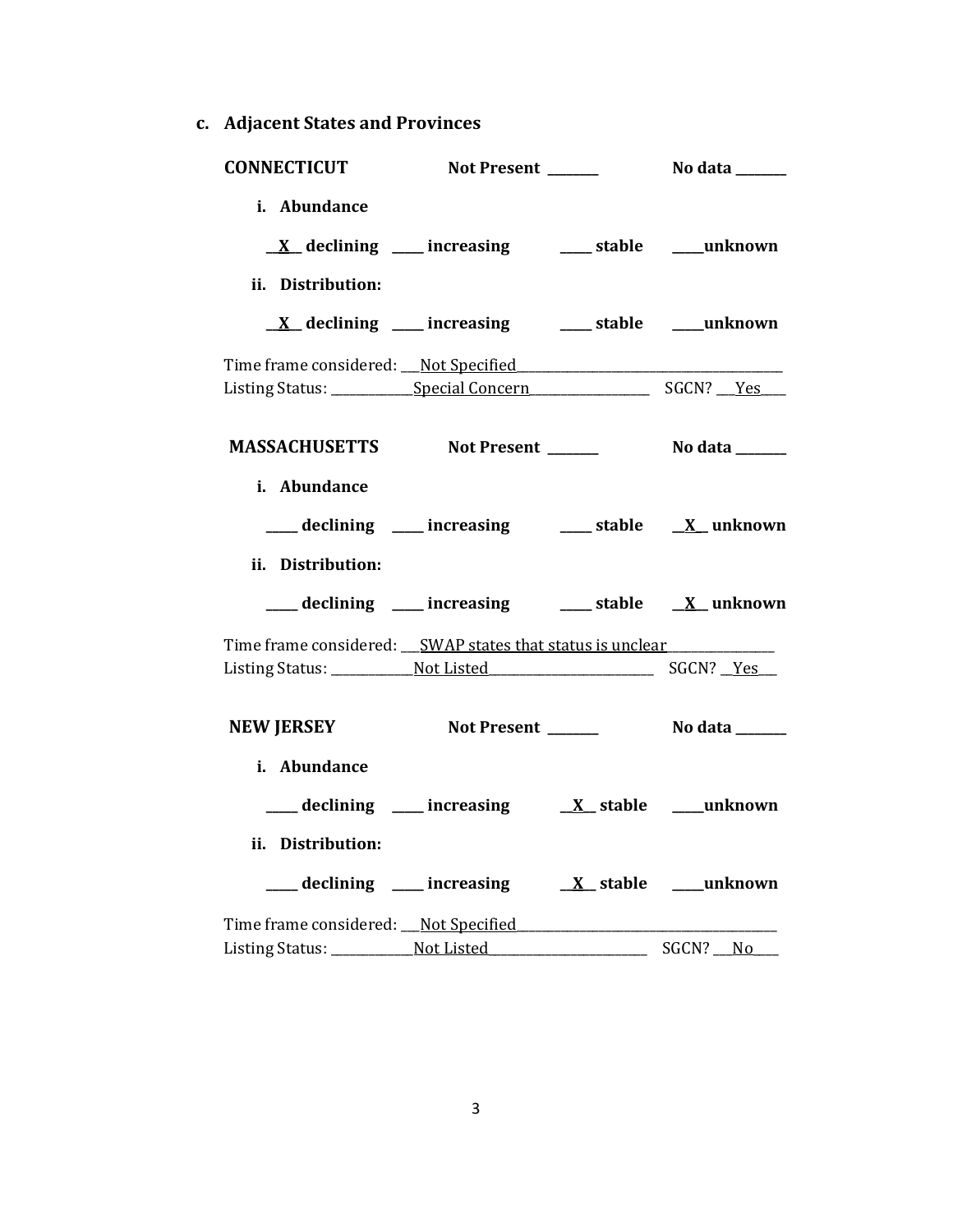| <b>ONTARIO</b>                                                                                                                          |                                                                   |  |  |
|-----------------------------------------------------------------------------------------------------------------------------------------|-------------------------------------------------------------------|--|--|
| i. Abundance                                                                                                                            |                                                                   |  |  |
|                                                                                                                                         | <u>X</u> declining ____increasing ___________stable ____unknown   |  |  |
| ii. Distribution:                                                                                                                       |                                                                   |  |  |
|                                                                                                                                         | <u>X</u> declining ____increasing _____________stable ____unknown |  |  |
| Time frame considered: Last 20 years (COSEWIC 2007)<br>Listing Status: ____Threatened provincially and nationally _____________________ |                                                                   |  |  |
| PENNSYLVANIA Not Present ________ No data _____                                                                                         |                                                                   |  |  |
| i. Abundance                                                                                                                            |                                                                   |  |  |
|                                                                                                                                         |                                                                   |  |  |
| ii. Distribution:                                                                                                                       |                                                                   |  |  |
|                                                                                                                                         |                                                                   |  |  |
|                                                                                                                                         |                                                                   |  |  |
|                                                                                                                                         |                                                                   |  |  |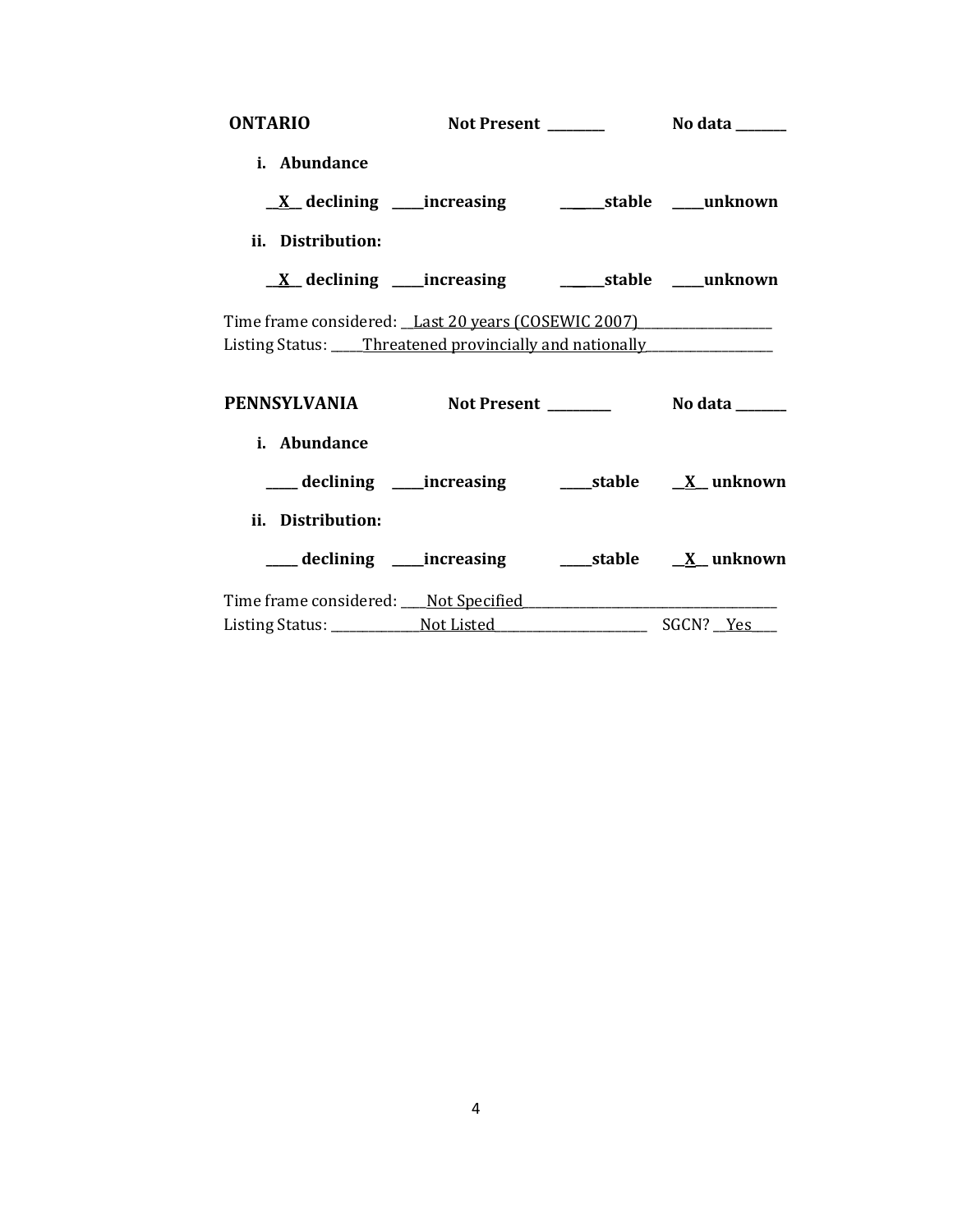| <b>QUEBEC</b>       | Not Present $X_{-}$                                                | No data $\_\_\_\_\_\_\_\_\_\_\_\_\$ |
|---------------------|--------------------------------------------------------------------|-------------------------------------|
| <b>VERMONT</b>      | Not Present $X$                                                    | No data $\_\_$                      |
| d. NEW YORK         |                                                                    | No data ______                      |
| <i>i.</i> Abundance |                                                                    |                                     |
|                     | declining ___ increasing ____ stable __ X__ unknown                |                                     |
| ii. Distribution:   |                                                                    |                                     |
|                     | ____ declining ____ increasing _____ stable __ <u>X</u> __ unknown |                                     |
|                     |                                                                    |                                     |

## **Monitoring in New York.**

There are currently no monitoring activities or regular surveys.

#### **Trends Discussion:**

The NY Amphibian and Reptile Atlas suggests that populations have been lost from the western part of Long Island and from Staten Island where there are historic records.

Hulse et al. (2001) state that although the status of hog-nosed snakes in Pennsylvania is uncertain, they appear to be less common than formerly.



Figure 1: Distribution of eastern hog-nosed snakes in New York (NY Herp Atlas)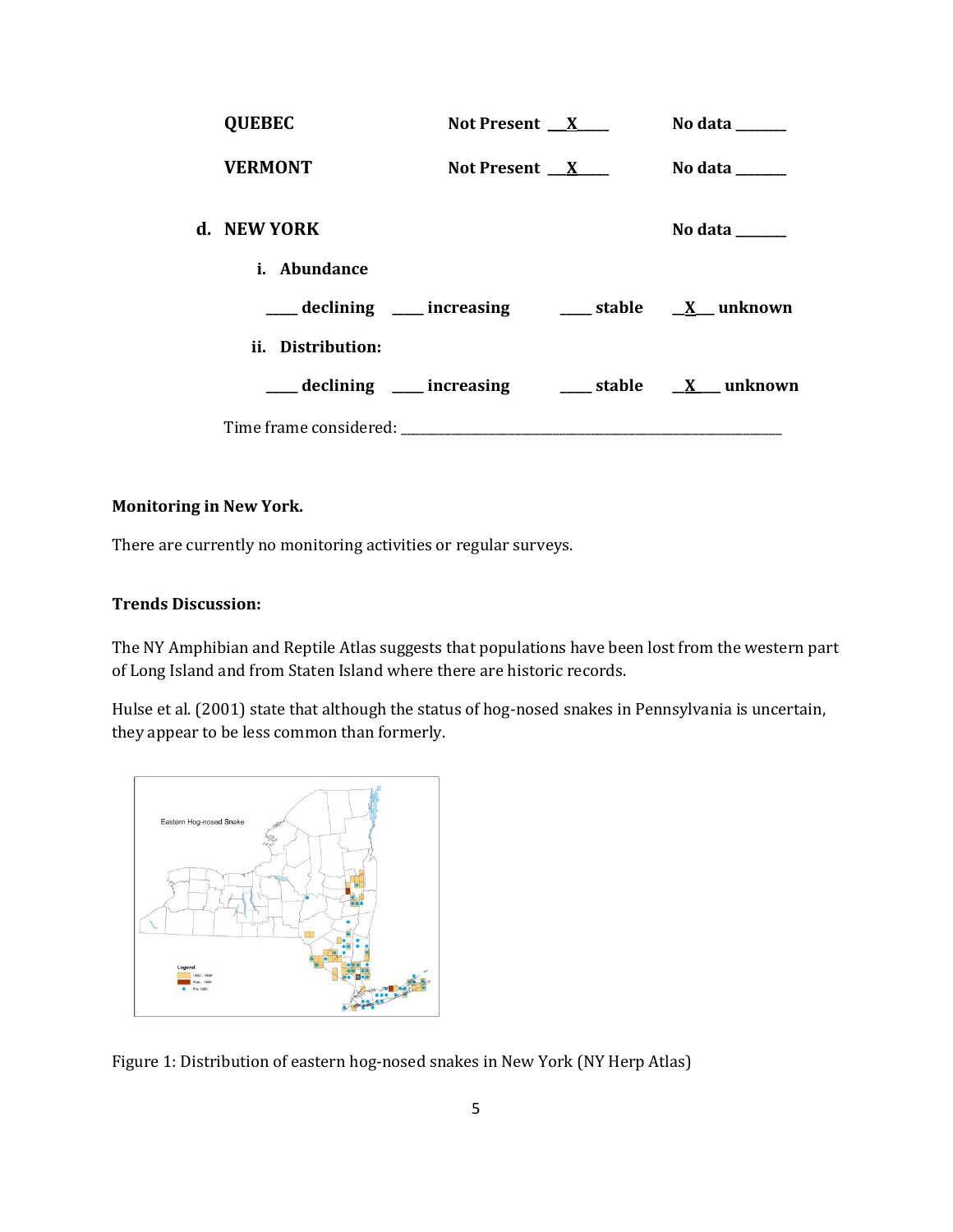

Figure 2: Distribution of eastern hog-nosed snakes in North America (NatureServe 2013).



Figure 3: Conservation status of eastern hog-nosed snake in North America (NatureServe 2013)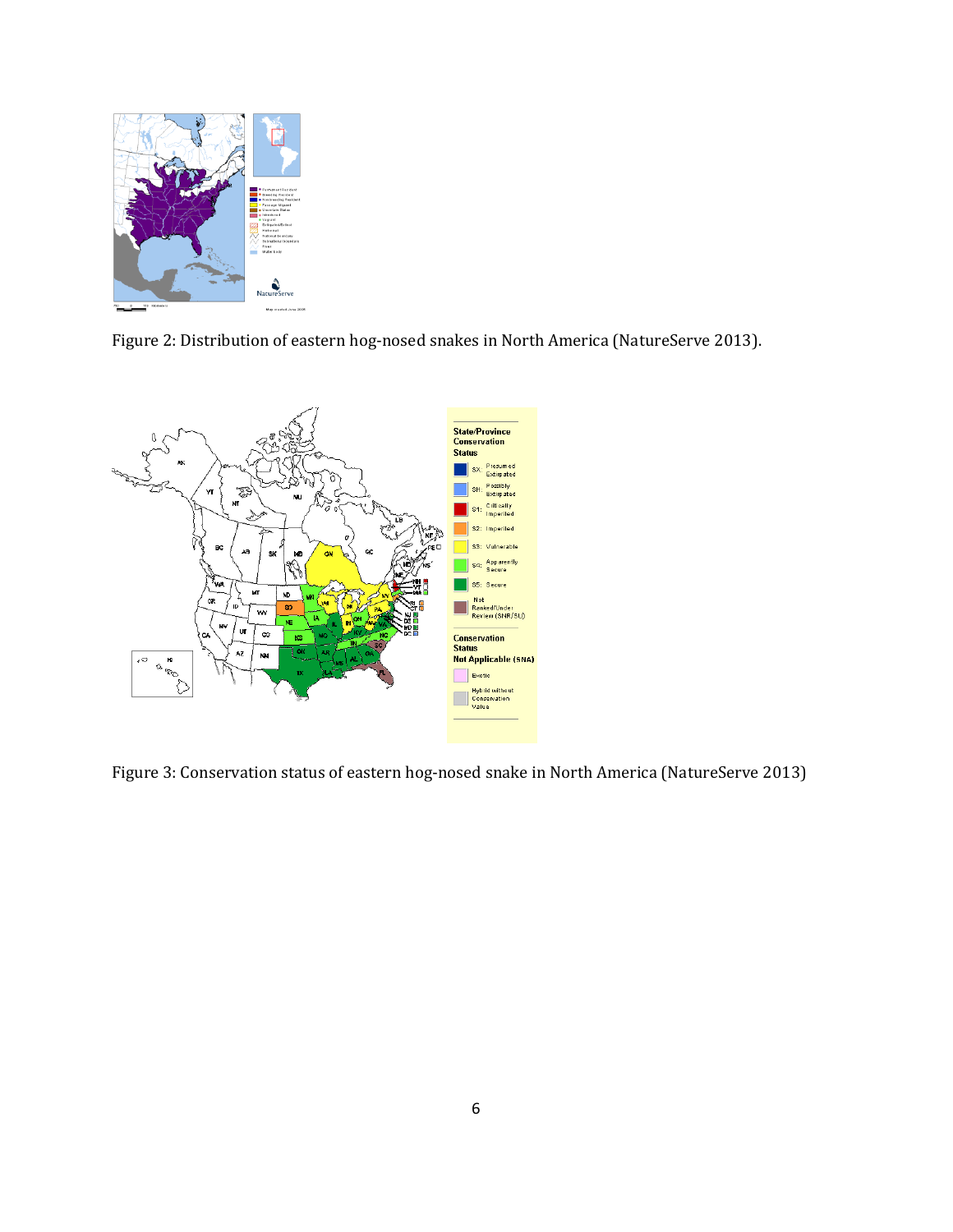#### **III. New York Rarity, if known:**

| <b>Historic</b> | # of Animals | # of Locations | % of State |
|-----------------|--------------|----------------|------------|
| prior to 1970   |              |                |            |
| prior to 1980   |              |                |            |
| prior to 1990   |              | quads          |            |

#### **Details of historic occurrence:**

The NY Amphibian and Reptile Atlas shows historical records on most of Long Island, on Staten Island, in the lower Hudson Valley, and in the sand plains of Albany and Saratoga counties. There are 47 quads with historic records.

| Current | # of Animals | # of Locations | % of State |
|---------|--------------|----------------|------------|
|         |              |                |            |

## **Details of current occurrence:**

The NY Amphibian and Reptile Atlas (1990-99) shows hog-nosed snakes in a total of 50 survey quads, in eastern Long Island, southern Long Island, Delaware County, and as far north as Albany and Saratoga counties. Since 2000, records were added to the NY Herpetology database in an additional 3 survey blocks, each adjacent to a known location.

## **New York's Contribution to Species North American Range:**

| % of NA Range in New York     | <b>Classification of New York Range</b> |  |
|-------------------------------|-----------------------------------------|--|
| $\frac{100}{2}$ (endemic)     | ____ Core                               |  |
| $-76-99$                      | $X$ Peripheral                          |  |
| $\frac{1}{2}$ 51-75           | ___ Disjunct                            |  |
| $\frac{26-50}{2}$             | Distance to core population:            |  |
| $\underline{\mathbf{X}}$ 1-25 |                                         |  |

## **IV. Primary Habitat or Community Type:**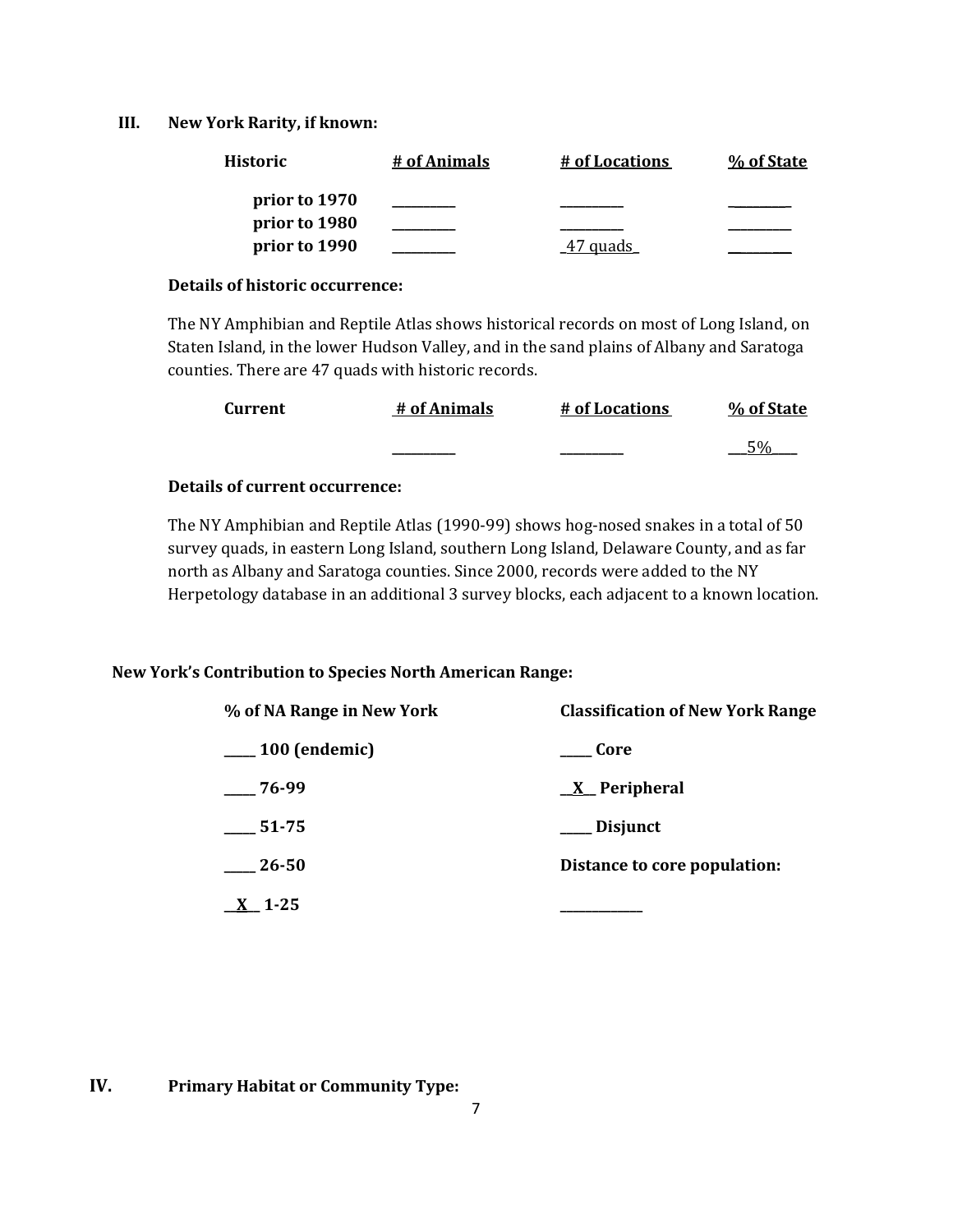- 1. Pine Barrens
- 2. Oak-Pine Forest
- 3. Oak Forest
- 4. Coastal Coniferous Barrens
- 5. Maritime Dunes
- 6. Old Field Managed Grasslands
- 7. Riparian Forest
- 8. Cliff and Talus

#### **Habitat or Community Type Trend in New York:**

| <b>Declining</b><br>X Stable    | <b>Increasing</b> | <b>Unknown</b> |
|---------------------------------|-------------------|----------------|
| Time frame of decline/increase: |                   |                |
| <b>Habitat Specialist?</b>      | X Yes             | No             |
| <b>Indicator Species?</b>       | Yes               | No             |

#### **Habitat Discussion:**

Because of the unique upturned rostral scale, hog-nosed snakes are capable of excavating their own underground burrows with their unique snout, and thus are found in areas with sandy soils (Gibbs et al. 2001). Open pine or deciduous woodlands, old fields, and beaches are preferred habitats, although they may also be found in marshes and forested bottomlands as long as sandy or sandloamy, well-drained soils are present (Gibbs et al. 2007). In the Hudson Highlands, hog-nosed snakes occur in exposed granite outcroppings and talus as well as in some sandy lowlands (J. Jaycox, personal communication).

A key component of suitable habitat is an abundance of toads, a preferred food item for adults along with frogs (Platt 1969). Young snakes feed on small vertebrates including spring peepers and redback salamanders (Michener and Lazell 1989).

Hibernation occurs in burrows that they excavate, or in burrows created by mammals, as well as under rocks or rotting logs.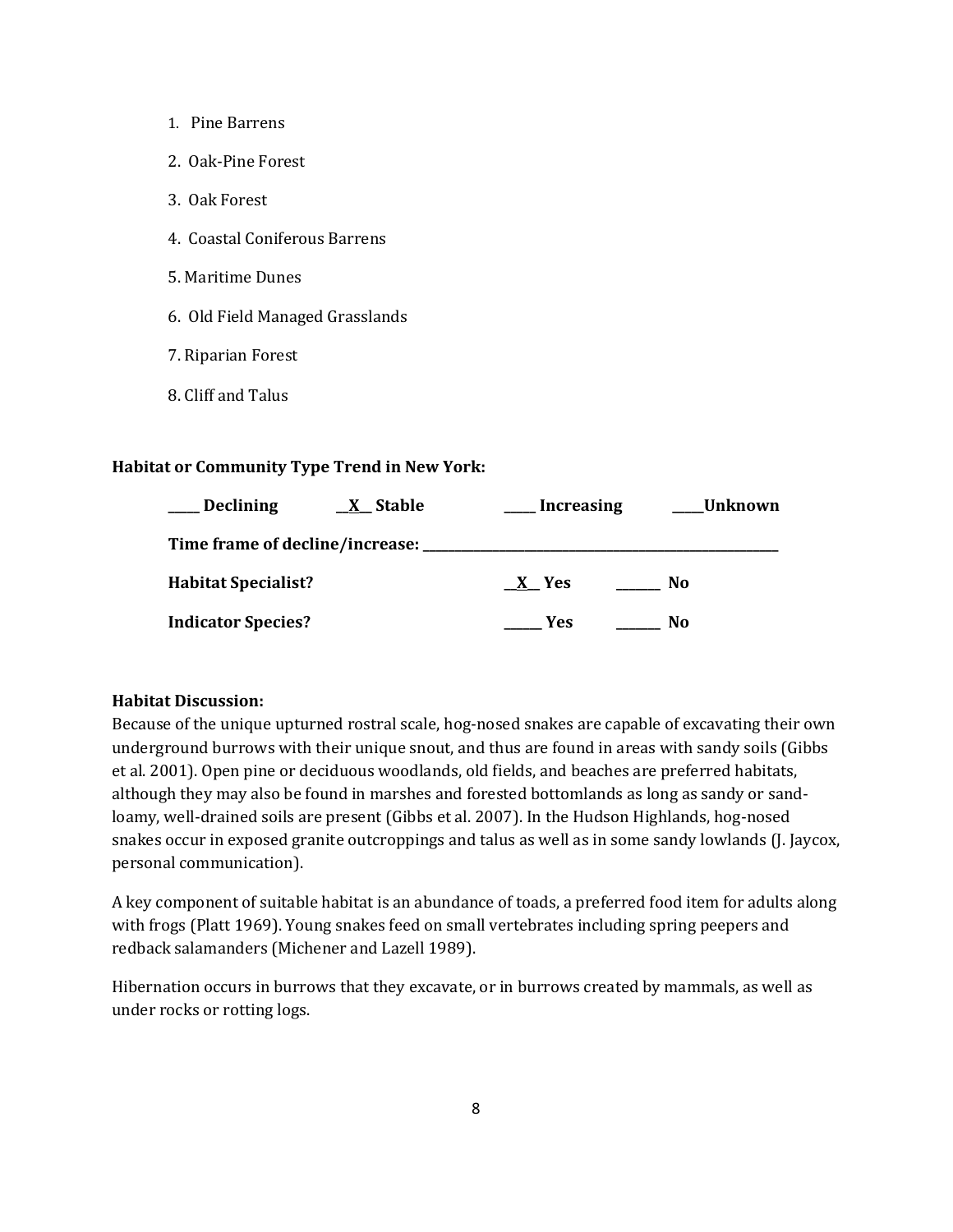- **V. New York Species Demographics and Life History**
	- **\_\_X\_\_\_ Breeder in New York**
		- **\_\_X\_\_ Summer Resident**
		- **\_\_X\_\_ Winter Resident**
		- **\_\_\_\_\_ Anadromous**

**\_\_\_\_\_ Non-breeder in New York**

- **\_\_\_\_\_ Summer Resident**
- **\_\_\_\_\_ Winter Resident**
- **\_\_\_\_\_ Catadromous**
- **\_\_\_\_\_ Migratory only**
- **\_\_\_\_\_Unknown**

## **Species Demographics and Life History Discussion:**

Eastern hog-nosed snakes typically mate in late April or May, though copulation has also been observed in the fall (Platt 1969). Females lay a clutch of 4 to 61 eggs (most clutches range from 15 to 25 eggs; Hulse et al. 2001) in loose soil or other debris during June or early July. Clutch size is positively correlated with female body size, as is the average size of the eggs (Hulse et al. 2001). The eggs hatch in September or October. Hog-nosed snakes are mobile, moving up to 600 m at a time, and have large home territories averaging 50 ha (Plummer and Mills 2000). Up to 93% of the adult's diet is frogs and toads (Platt 1969). Juveniles feed on smaller vertebrates including redback salamanders and spring peepers.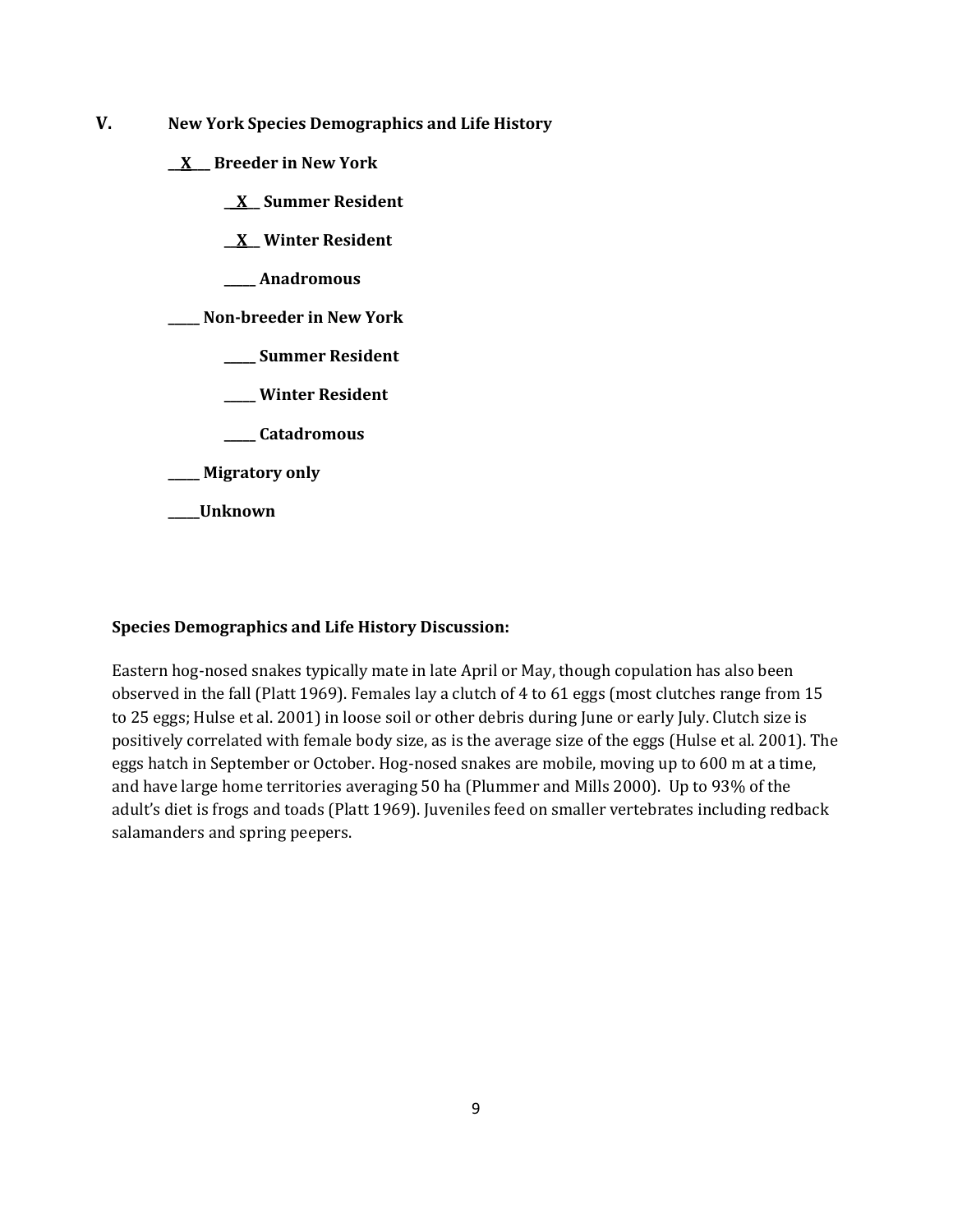## **VI. Threats:**

Loss of habitat to suburban development, fragmentation by roads, road mortality, and collection for the pet trade are threats to hog-nosed snakes. This snake is highly mobile and yet slow-moving, which increases its vulnerability to road mortality (COSEWIC 2007). Their exact and convincing cobra imitation results too frequently in persecution by humans who assume that this species is dangerous. As a species that relies heavily on amphibians for prey, hog-nosed snakes could suffer losses as a result of the chytrid fungus (Daszak et al. 2003) and ranavirus (Daszak et al. 1999).

Hog-nosed snake was classified as "moderately vulnerable" to predicted climate change in an assessment of vulnerability conducted by the New York Natural Heritage Program (Schlesinger et al. 2011).

## **Are there regulatory mechanisms that protect the species or its habitat in New York?**



In 2006, the State of New York adopted legislation (ECL section 11-0107 sub 2) that gave all native frogs, turtles, snakes, lizards and salamanders legal protection as game species, with very few open to harvest. The legislation also outlaws the sale of any native species of herpetofauna regardless of its origin.

## **Describe knowledge of management/conservation actions that are needed for recovery/conservation, or to eliminate, minimize, or compensate for the identified threats:**

In southern Ontario, public education at Pinery Provincial Park has resulted in fewer cases of snakes being killed by visitors (Schueler 1996).

The Comprehensive Wildlife Conservation Strategy (NYSDEC 2005) includes recommendations for the following actions for woodland/grassland snakes, which includes hog-nosed snake. Conservation actions following IUCN taxonomy are categorized in the table.

## **Easement acquisition:**

Secure habitats critical to species survival by acquisition of conservation easements, or by other land protection mechanisms.

## **Habitat management:**

Develop and implement mitigation measures to manage the adverse effects of habitat fragmentation.

## **Habitat research:**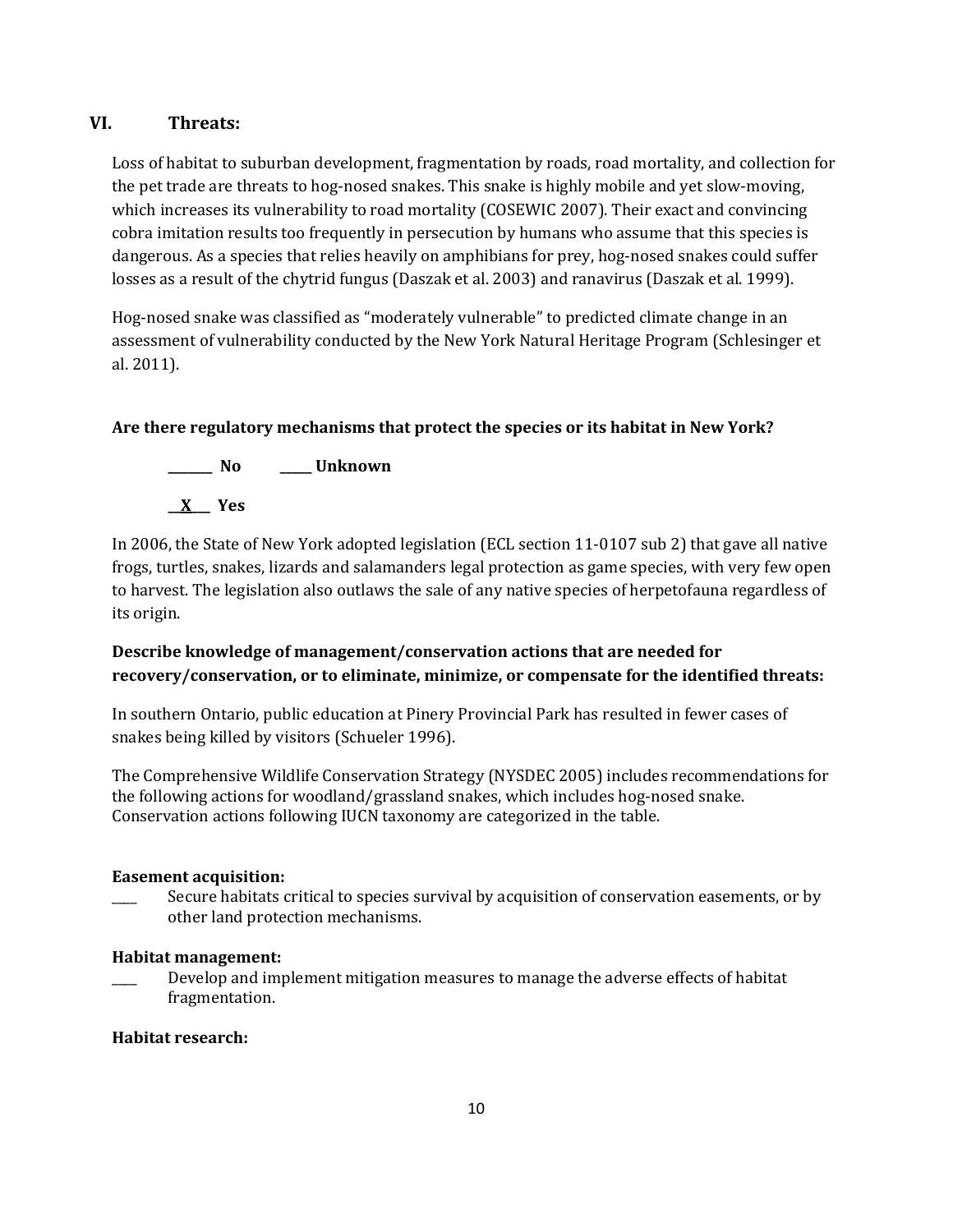Develop standardized habitat survey protocols, and implement survey protocols at all known and potentially suitable sites, to document the character, quality and extent of occupied habitat.

### **Life history research:**

Document life history parameters specific to New York populations of the species, including age and sex ratios, longevity, age at sexual maturity, survivorship of young, predator-prey relationships, and habitat requirements.

### **Modify regulation:**

Adopt into New York's Environmental Conservation Law provisions which designate timber rattlesnake, smooth greensnake, black ratsnake, northern black racer, northern copperhead, eastern hognose snake, short-headed gartersnake and worm snake as protected small game species.

### **Other action:**

- Determine significance of specific threats to populations of species in this group, and formulate management options to control significant threats.
- \_\_\_\_ Enhance law enforcement and public education to limit specimen collection, killing and translocation of woodland/grassland snake species.
- \_\_\_\_ Educate the New York public to abandon misconceptions about the menace/value of woodland/grassland snakes.

#### **Population monitoring:**

Conduct periodic re-survey of known sites of species occurrence, in order to detect population trends.

#### **Statewide baseline survey:**

Develop standardized population survey protocols, and implement survey protocols at all known and potentially suitable sites, to document the extent of occupied habitat for each of the woodland/grassland snake species in New York.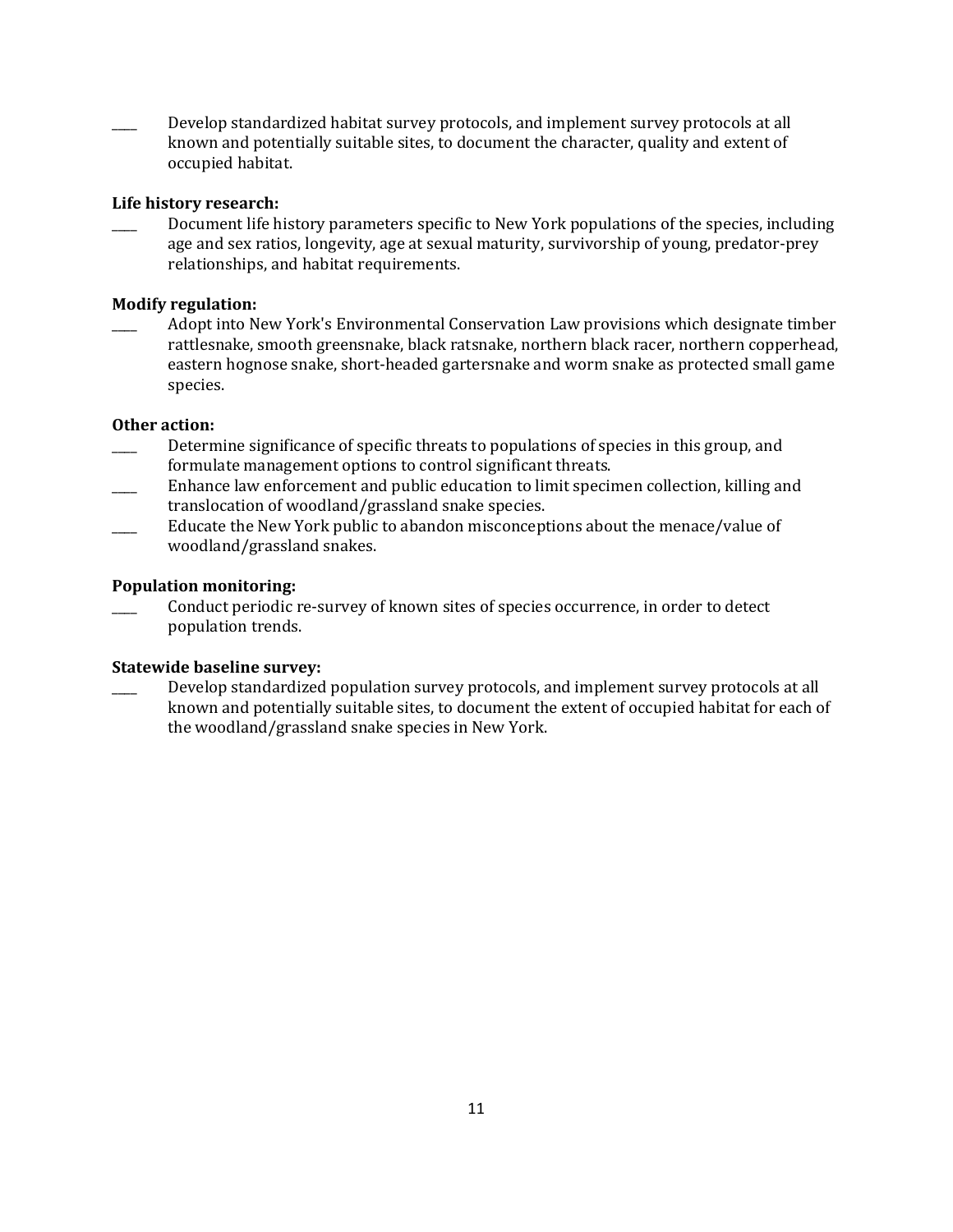| <b>Conservation Actions</b>      |                                         |  |
|----------------------------------|-----------------------------------------|--|
| <b>Action Category</b>           | Action                                  |  |
| Land/Water Protection            | Site/Area Protection                    |  |
| Land/Water Protection            | Resource & Habitat Protection           |  |
| Land/Water Management            | Site/Area Management                    |  |
| Land/Water Management            | Habitat and Natural Process Restoration |  |
| Land/Water Management            | Invasive/Problematic Species Control    |  |
| <b>Education &amp; Awareness</b> | Awareness & Communications              |  |
| Law/Policy                       | Compliance & Enforcement                |  |

### **VII. References**

Collins, J.T. 2006. A re-classification of snakes native to Canada and the United States. Journal of Kansas Herpetology 19:18-20.

COSEWIC. 2007. COSEWIC assessment and update status report on the Eastern Hog-nosed Snake *Heterodon platirhinos* in Canada. Committee on the Status of Endangered Wildlife in Canada. Ottawa. viii + 36 pp. (www.sararegistry.gc.ca/status/status\_e.cfm).

Daszak, P., L. Berger, A. A. Cunningham, A. D. Hyatt, D. E. Green, R. Speare. 1999. Emerging infectious diseases and amphibian population declines. Emerging Infectious Diseases 5(6): 735–748.

Daszak, P., A. A. Cunningham, and A. D. Hyatt. 2003. Infectious disease and amphibian population declines. Diversity and Distributions 9:141–150.

Gibbs, J. P., A. R. Breisch, P. K. Ducey, G. Johnson, J. L. Behler, and R. C. Bothner. 2007. The amphibians and reptiles of New York state. Oxford University Press, New York. xv + 422 pp.

Hammerson, G.A. 2007. *Heterodon platirhinos*. In: IUCN 2012. IUCN Red List of Threatened Species. Version 2012.2. <www.jucnredlist.org>. Downloaded on 11 March 2013.

Hulse, A.C. 2001. Amphibians and reptiles of Pennsylvania and the Northeast. Cornell University Press, Ithaca, NY.